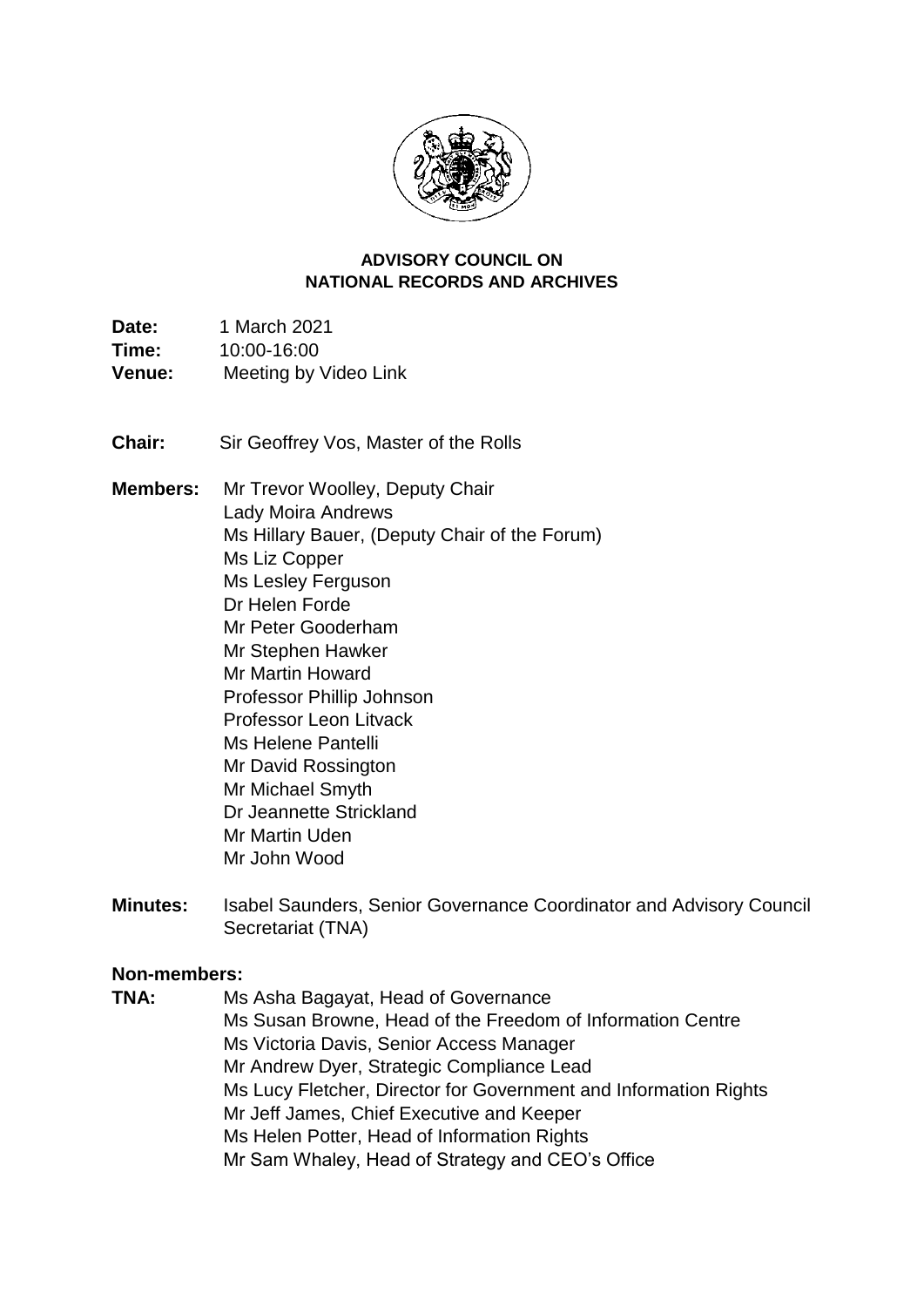**MR's Office:** Mr Sam Allen, Office of the Master of the Rolls

### **Departmental**

- **Attendees:** ONS (Item 8) MoJ (Item 9) HMRC (Item 10) CMA (Item 11) Tate (Item 12)
- **Observers:** Mr Alex Forbes, Head of Government Services, Strategy & Engagement Ms Lucy Hargrave, Government Relations Manager Mr Terry McGuinness, Office of the Master of the Rolls

# **1. Welcome, introductions, apologies and declarations of interest**

- 1.1. The Chair welcomed everyone to the meeting.
- 1.2. There were no apologies for absence.
- 1.3. There were no declarations of interest in relation to the business of the meeting.

# **2. Minutes and matters arising**

### **Minutes of the meeting held on 9 November 2020**

- 2.1. Members raised a question on the period of closure for the Service Personnel closure and received clarification, with further information to follow after the meeting.
- 2.2. Subject to amendments proposed by members, the minutes of the meeting held on 9 November 2020 were approved as a correct record.

**ACTION:** The Director for Government and Information Rights to supply members with further reasoning on the period of closure for the Service Personnel records.

**ACTION:** The Senior Governance Coordinator to update the minutes with the suggested amendments and upload the public set of minutes to the website.

### **Actions Log**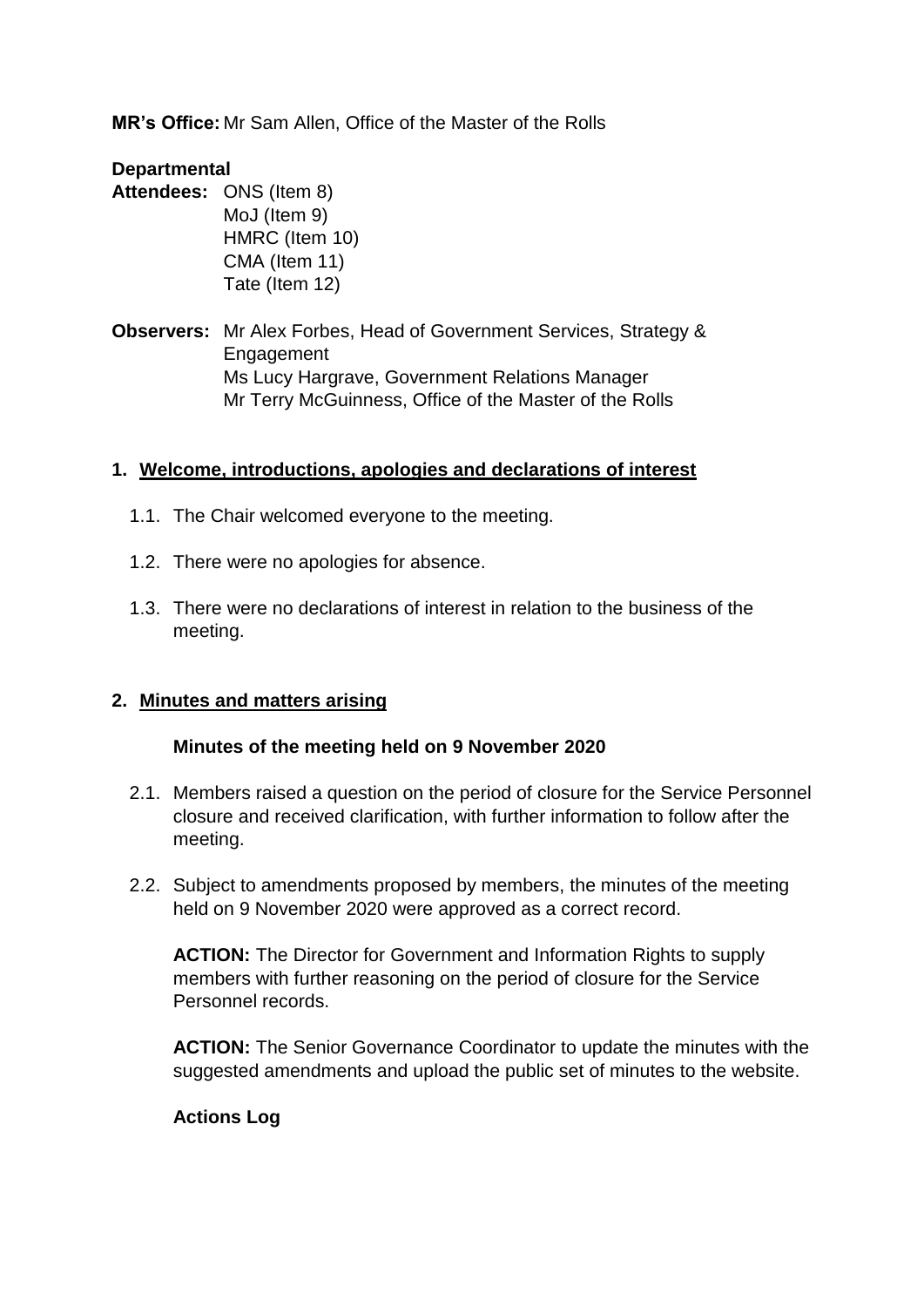confirming all actions except for Item 95, for the November meeting had been 2.3. The Action Log was noted, with the Senior Governance Coordinator completed. The following actions were closed:

Items 96, 97, and 98.

**ACTION:** Mr John Wood to provide amended wording for item 25.

 the items reported at the meeting. **ACTION:** the Senior Governance Coordinator to update the Actions Log with

# **3. Chief Executive Officer's Report**

- 3.1. The Chief Executive and Keeper introduced his update paper on current issues and ongoing matters.
- 3.2. The Keeper provided updates to the report. Since the publication of the government's road map out of lockdown, TNA were seeking clarity on their classification within the roadmap as libraries and museums would open at different stages.
- responded devolution may mean the Welsh government created its own Advisory Council. If this were to be the case, the new Welsh group might deal 3.3. Members queried the implications for the Advisory Council's work, as a result of devolved responsibility for Welsh Public Records in the future. JJ with records from the point of creation onwards with pre-existing records continuing to come before the Advisory Council.
- 3.4. Members asked about the plans for a Welsh archive. JJ noted the current conversation focused around a digital, as opposed to a physical archive. TNA remained actively engaged in the preliminary discussion and continued to have good relationships with the Welsh government and archiving organisations in Wales.
- funding had been oversubscribed and from these the panel had identified twenty recipients. The money would be allocated by the end of March. 3.5. Members asked about the COVID-19 grants fund. JJ noted that those awarded grants would be publicised in the coming month. The bids for
- confirmed that the site would not be capturing anything beyond the UK's exit 3.6. Members asked about the Web Archive of European Law going forward. JJ from the European Union.

### **4. Administrative Matters**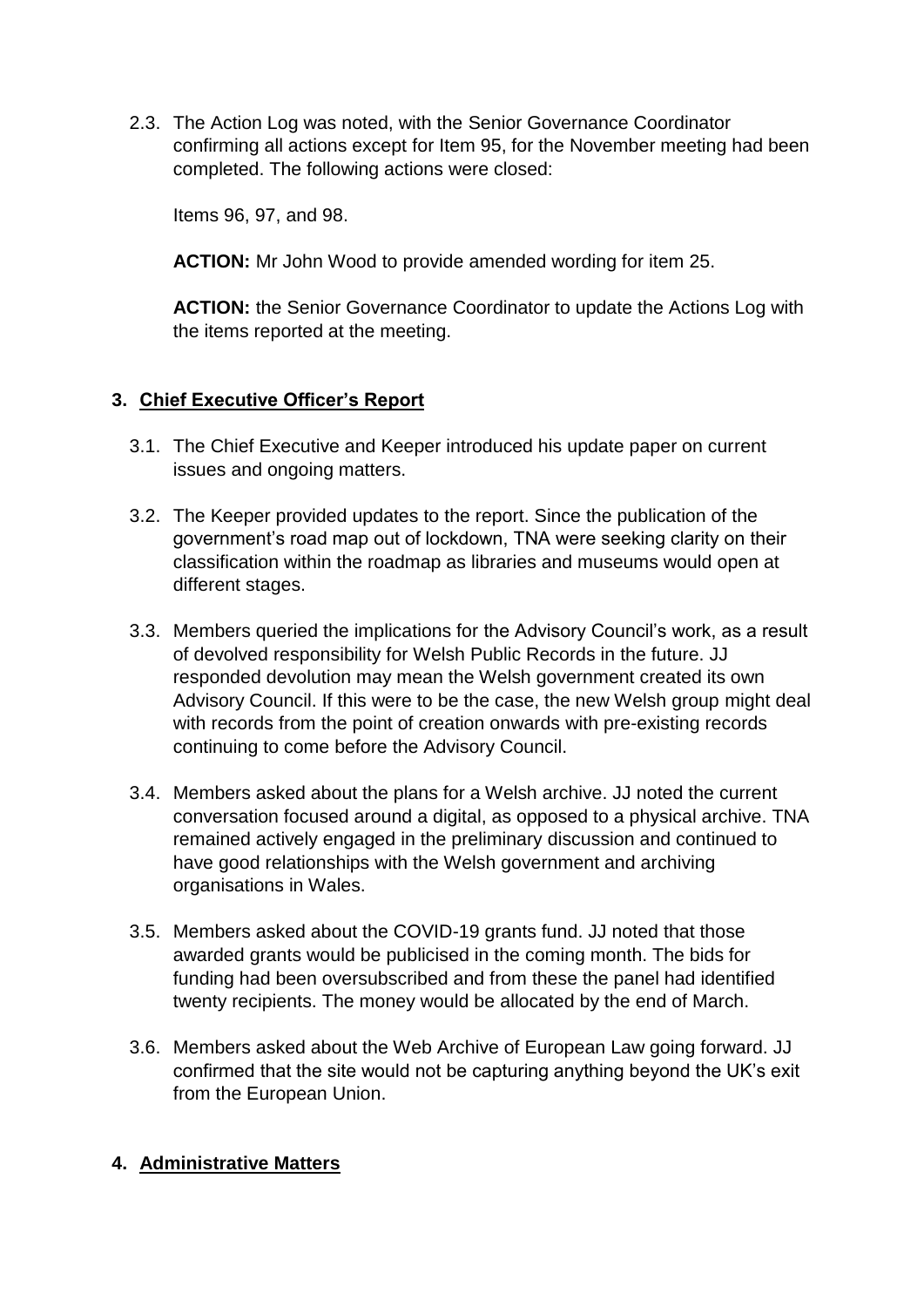# **Update on the Governance Working Group**

4.1. The Deputy Chair gave an update on the Working Group's focus since the November 2020 meeting. He drew attention to the new panel process which had been introduced as this meeting for considering departmental applications for retention instruments.

**ACTION:** Members to feedback to the Deputy Chair and Secretariat any views on the new panel process and templates used for departmental retention applications and updates.

# **Update on Government Information Management Landscape**

- 4.2. Ms Lucy Fletcher gave a brief update on the current situation and its effect on departments.
- 4.3. She noted the practical threats to departmental compliance with the twenty being focused on these organisations to aid recovery planning. As a result of year rule. Many departments were currently not on site, and for those that were social distancing regulations limited working capacity. Support was this, over the coming meetings Council members could expect to see an increase in requests for retentions and extensions to existing retention instruments.
- 4.4. In spite of this, some departments were still able to transfer paper and digital records and it was hoped that this would increase over the coming months.

# **Update on from the Forum on Historical Manuscripts and Academic Research**

4.5. Ms Hillary Bauer gave a brief update on the work of the Forum and asked for an opportunity to consider the Storage Strategy and report back to the Council. She also wished to thank TNA for their continued work during the challenges posed by the pandemic.

 **DECISION:** The Council agreed to invite the Forum to consider the Storage Strategy and report back once this work had been completed.

# **Update on the Production of the Annual Report 2020/2021**

 presented to Parliament. She invited members to give any comments on the 4.6. The Senior Governance Coordinator reminded Council members that their annual report would need approval at the May meeting to be ready to be drafting of this report.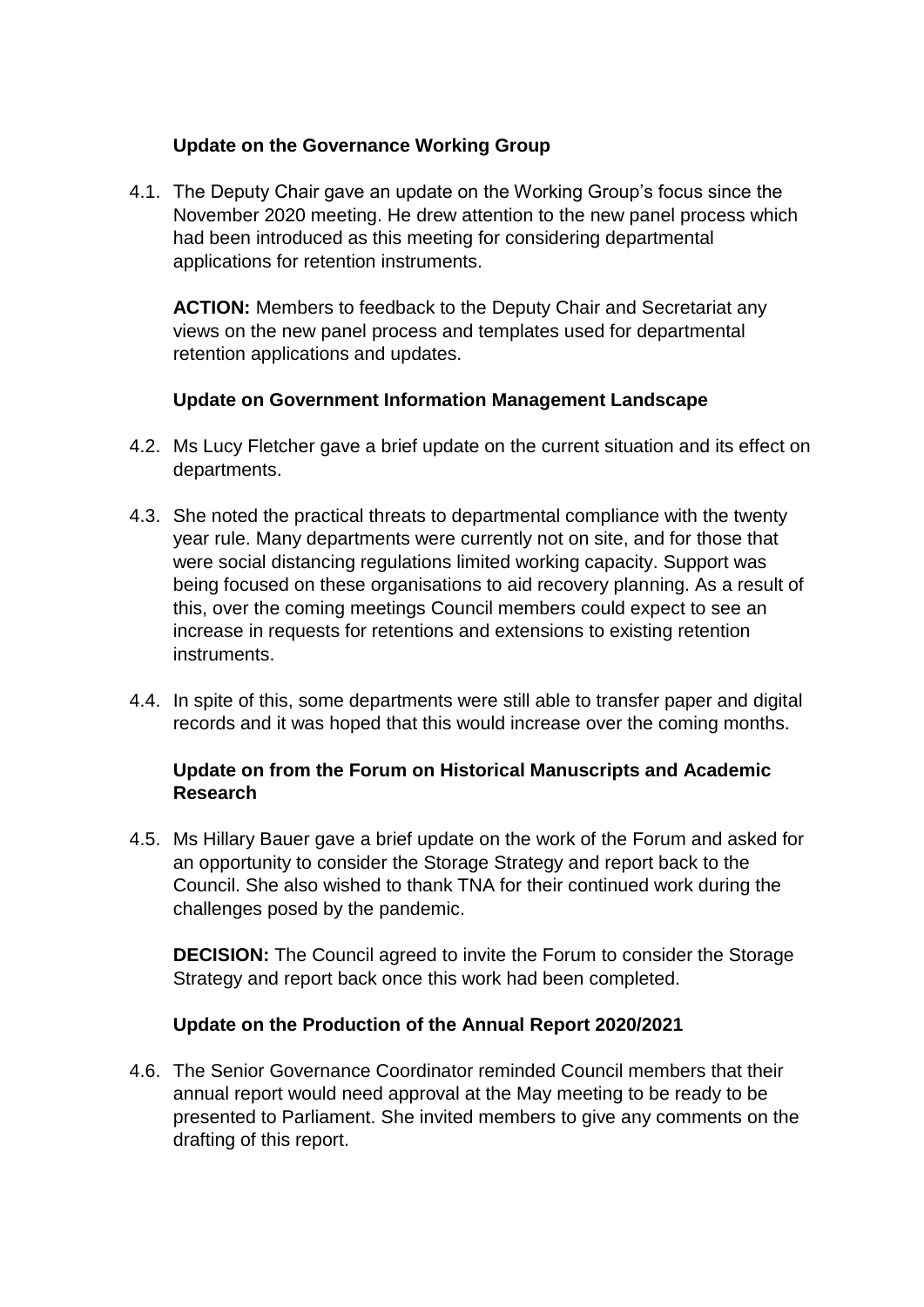4.7. Members noted Lord Etherton's term as Master of the Rolls had ended during this year and his views should be sought on the report.

**ACTION:** The Senior Governance Coordinator to liaise with the MR's office to seek Lord Etherton's views for the annual report. Members to submit to the Deputy Chair and Secretariat any ideas for the coverage of the annual report.

# **5. Born Digital Report**

- 5.1. The Deputy Chair introduced his report on the impact of born digital records on the working of the Council.
- 5.2. The Chair noted the use of digital technology had changed significantly since its inception and it was imperative that the Council was prepared for a much broader range of born digital records.
- 5.3. Members stated it would be useful for the Cabinet Office to inform the Council on the use of informal media for decision making in government, and also their approach to a 'one-size-fits-all' policy for digital record management.
- opportunity to work on this area of policy and that TNA would support the 5.4. Members also noted that TNA's new Code of Practice had been created with this digital transition in mind. LF noted the Code of Practice presented an work of the Council in investigating a unified policy.
- to brief them on their use of Artificial Intelligence in selecting records for 5.5. The Deputy Chair said the Governance Working Group had invited the FCDO preservation, and in sensitivity reviews.
- 5.6. Members asked if there was any information on what other organisations across the world were doing to create unity. JJ stated different national institutions were attempting a unified policy, but were approaching the issue differently. TNA was at the forefront for machine learning and artificial intelligence. He noted attempts had been made to create a cross-government policy before, but this had not been successful and there were significant challenges to implementing one.
- 5.7. Members highlighted concerns on digital preservation for born digital records. LF noted the creation of networks across the world to look at digital preservation. This included work to improve software to increase the functionality for record management.

**ACTION:** To invite the Cabinet Office to brief the Council on the issues raised by the report at its next meeting.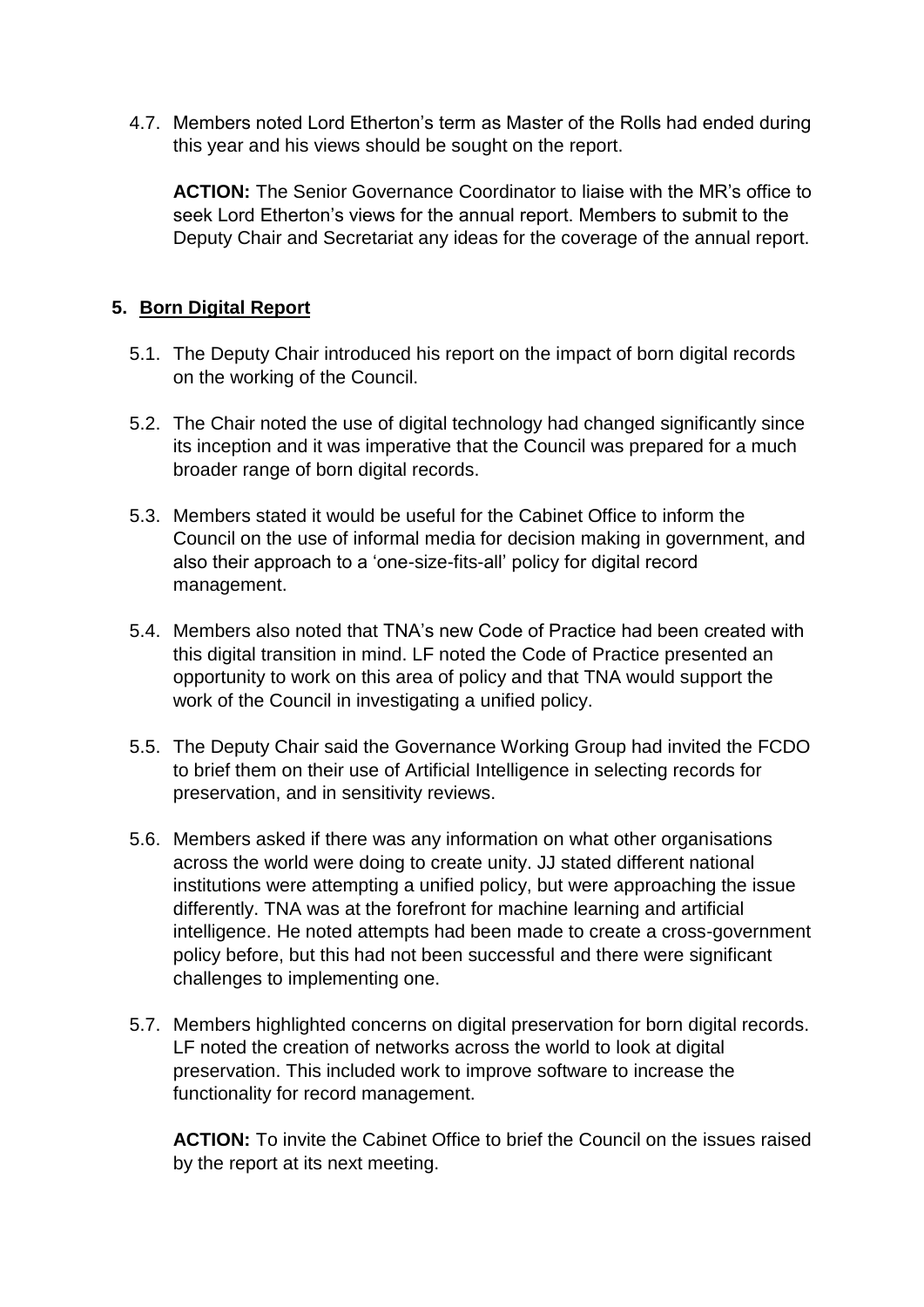# **6. Access to Records**

- 6.1. The Council formally approved the acceptance of schedules seen outside the meeting, with the exception of any queries which were brought to the meeting.
- 6.2. A schedule of closure applications, together with a schedule of retention applications, was sent to members prior to the meeting. Members had been asked to raise any queries within 10 days.
- 6.3. The Senior Access Manager collated the queries and a list of them was circulated with the papers for this meeting, with responses being provided where possible.
- 6.4. At the meeting, members were asked if they were content with the responses provided, whether in written form or orally. Where a response had not been provided, or members remained unhappy, the queries were carried forward.

# **Outstanding Queries**

**Queries on closure and retentions schedules (November 2020)** 

# **Queries on closure and retentions schedules (March 2021)**

 6.5. The Council was content to approve the applications on the basis of the clarification or additional information provided by the departments, subject to certain exceptions, which were either queried, withdrawn or carried over, as the relevant department had yet to respond.

# **Queries on absolutes, comments and typographical errors (March 2021)**

6.6. The Council noted the amendments made, clarification or additional information provided.

# **7. 1921 Census Update**

7.1. LF updated members on the plans for the digital release of the 1921 census. She summarised the ongoing work with the Office for National Statistics and Find My Past, however noted the impact the pandemic had had on the project.

# **8. Office for National Statistics (ONS)**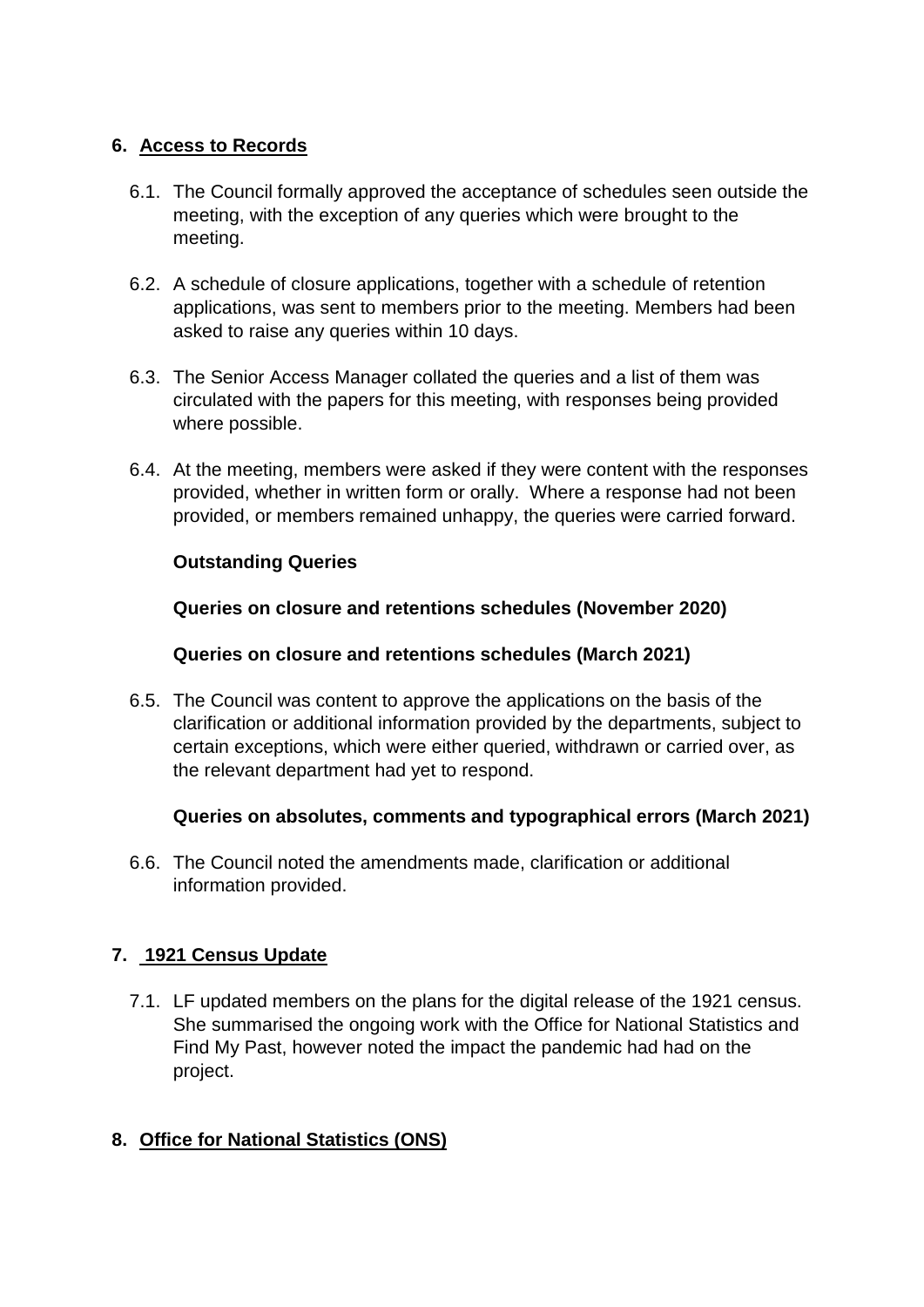8.1. ONS joined the meeting to provide an update on the work for the 2021 census.

 ONS and TNA and thanked for joining the meeting and providing the update. **DECISION:** The Council agreed to formally note the agreement between

# **9. Ministry of Justice (MoJ)**

 9.1. MoJ joined the meeting to provide an update on the plans to transfer the Malcolm Arnold papers. They set out the history of the papers and the judicial direction to transfer the papers to TNA, and the media interest surrounding the papers.

**DECISION:** The Council thanked MoJ for joining the meeting and providing the update.

**ACTION:** The Senior Governance Coordinator to write to MoJ.

### **10.Her Majesty's Revenue and Customs (HMRC)**

10.1.HMRC joined the meeting to provide an update on the ongoing work at HMRC. They summarised the work undertaken since HMRC's previous appearance at Council.

**DECISION:** The Council thanked HMRC for joining the meeting.

# **11.Competition and Markets Authority (CMA)**

11.1.CMA joined the meeting to provide an update and submit a retention request.

**DECISION:** The Council thanked CMA for joining the meeting.

### **12.Tate**

12.1.Tate joined the meeting to provide an update on two existing retention instruments.

**DECISION:** The Council thanked Tate for joining the meeting.

# **13.Departmental Retention Requests**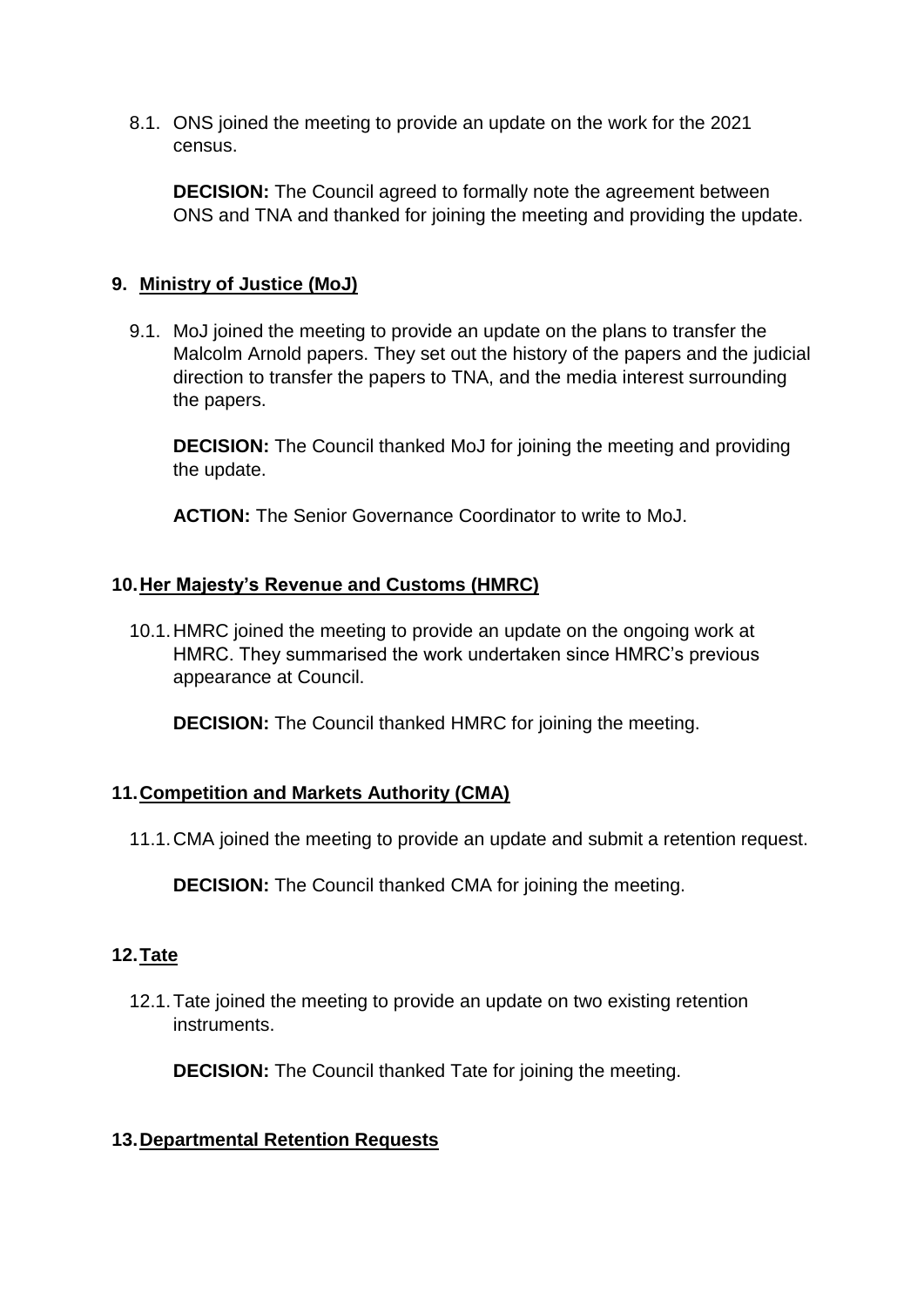- 13.1.The Council considered papers from departments relating to the retention of records and updates on current retention instruments, further to requests from members made at previous meetings.
- below. Any resulting approval recommendations will then go forward to the 13.2.The Council's decisions made in respect of each paper has been noted Secretary of State.

 **ACTION:** The Senior Governance Coordinator will write to departments to notify them of the Council's recommendations, including any which will go forward to the Secretary of State with regard to their retention requests.

 There were applications for retentions one from the following arm's length bodies:

- ACAS
- APHA
- CEFAS
- HMLR
- Met Office
- NHS Resolutions

Updates were received from the following places of deposit:

• Historic England

# **14.Freedom of Information (FOI) Panel Update**

- 14.1.The Council received a paper providing an overview of the issues and work undertaken by Panels, which included the most recent service statistics, and responded to a number of matters raised by Panel members.
- 14.2.Members discussed the application of Sections 31 and 37 of the FOI Act based on discussions held in previous meetings.

# **15.Any Other Business**

 coming months, including the retirement of a number of members in summer, recruitment process for new members and invited members' expressions of 15.1.The Senior Governance Coordinator highlighted membership changes in the following the completion of their second terms. She informed members of the interest in deputy chairing positions.